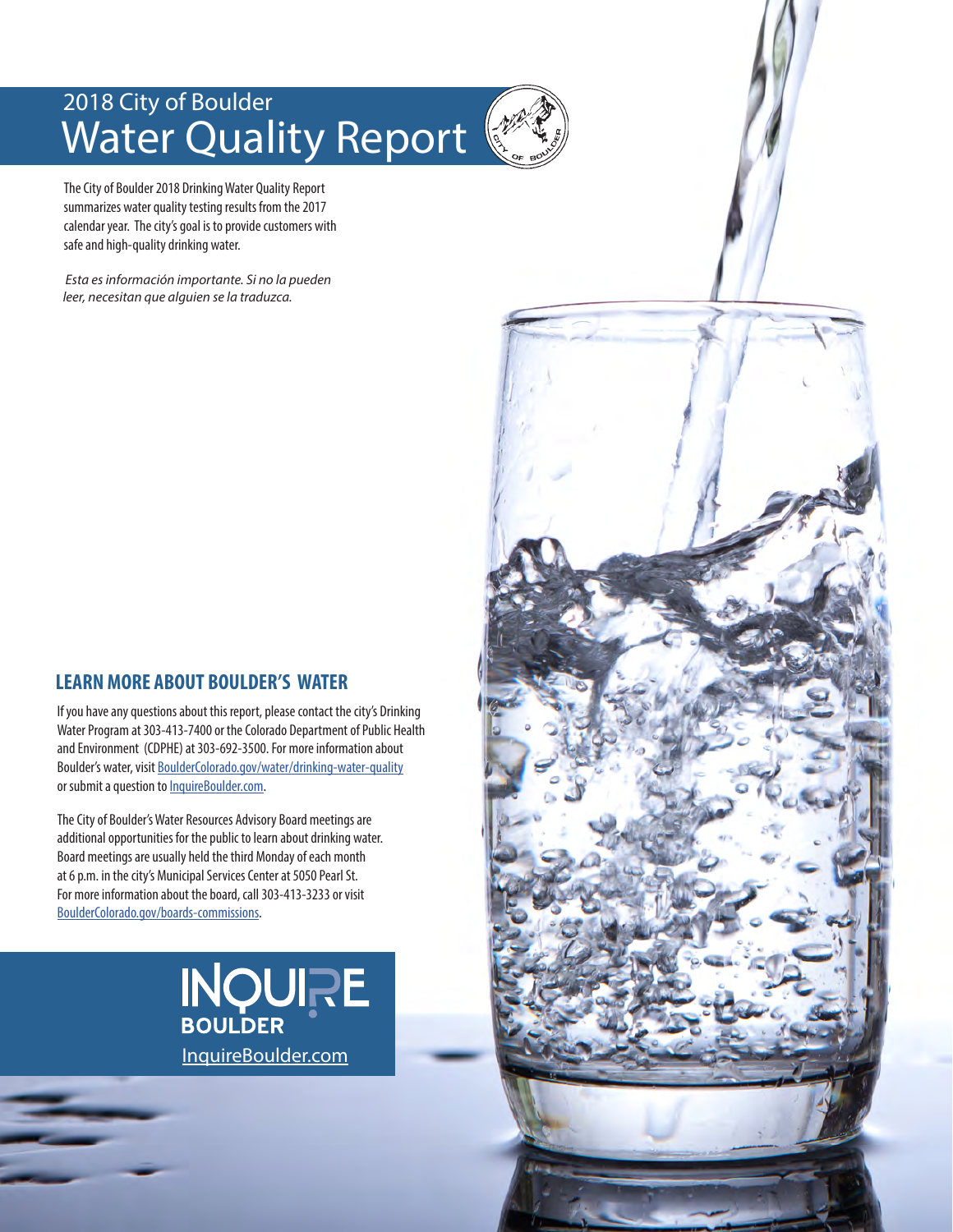#### **CITY OF BOULDER WATER SOURCES**

The City of Boulder gets its water from Barker Reservoir, Lakewood Reservoir, Boulder Reservoir and Carter Lake (via the Boulder Feeder Canal). Water used at your home or business may come from any of these sources, depending on the season or availability.

The CDPHE provided the City of Boulder with a Source Water Assessment Report for Boulder's water supplies. To access this report, visit **[Colorado.gov/cdphe/swap-assessment-phase](http://www.Colorado.gov/cdphe/swap-assessment-phase)**. Type "Boulder" in the search box and select "107152Boulder\_city \_of\_ SW\_ REVISED.pdf".

#### **GENERAL INFORMATION ABOUT DRINKING WATER**

All drinking water, including bottled water, may reasonably be expected to contain at least small amounts of some contaminants. The presence of contaminants does not necessarily indicate that the water poses a health risk. Some people may be more vulnerable to contaminants in drinking water than the general population. Immunocompromised people such as those with cancer undergoing chemotherapy, those who have undergone organ transplants, have HIV-AIDS or other immune system disorders, some elderly, and infants can be particularly at risk of infections. These people should seek drinking water advice from their health care providers. To receive a copy of the Environmental Protection Agency (EPA) and U.S. Centers for Disease Control guidelines on appropriate means to lessen the risk of infection, call the EPA Safe Drinking Water Hotline at 1-800-426-4791.

The sources of both tap water and bottled water include rivers, lakes, streams, ponds, reservoirs, springs and wells. As water travels over the surface of the land or through the ground, it dissolves naturally occurring minerals and, in some cases, radioactive material and can pick up substances resulting from the presence of animals or humans. Contaminants that may be present in source water include:



**Organic chemical contaminants** including synthetic and volatile organic chemicals, which are byproducts of industrial processes and petroleum production and also may come from gas stations, urban stormwater runoff and septic systems.



**Pesticides and herbicides** that may come from a variety of sources such as agriculture, urban stormwater runoff and residential uses.



**Radioactive contaminants** that can be naturally occurring or be the result of oil and gas production and mining activities.



**Inorganic contaminants** such as salts and metals, which can be naturally-occurring or result from urban stormwater runoff, industrial or domestic wastewater discharges, oil and gas production, mining or farming.



**Microbial contaminants** such as viruses and bacteria that may come from sewage treatment plants, septic systems, agricultural livestock operations and wildlife.

To ensure that tap water is safe to drink, the CDPHE prescribes regulations limiting the amount of certain contaminants in water provided by public water systems. Food and Drug Administration regulations establish limits for contaminants in bottled water that must provide the same protection for public health.

#### **WATER QUALITY DATA TERMS AND ABBREVIATIONS**

- AL = Action Level: The concentration of a contaminant which, if exceeded, triggers treatment or other requirements that a water system must follow.
- MCLG = Maximum Contaminant Level Goal: The level of a contaminant in drinking water below which there is no known or expected risk to health. MCLGs allow for a margin of safety.
- MCL = Maximum Contaminant Level: The highest level of a contaminant that is allowed in drinking water. MCLs are set as close to the MCLGs as feasible using the best available treatment technology.
- MRDLG = Maximum Residual Disinfectant Level Goal: The level of a drinking water disinfectant, below which there is no known or expected risk to health.
- MRDL = Maximum Residual Disinfectant Level: The highest level of a disinfectant allowed in drinking water. There is convincing evidence that addition of a disinfectant is necessary for control of microbial contaminants.
- TT = Treatment Technique: A required process intended to reduce the level of a contaminant in drinking water.
- RAA = Running Annual Average: An average of monitoring results for the previous 12 calendar months or previous four quarters.
- LRAA = Locational Running Annual Average: The average of sample results for samples collected at a particular monitoring location during the most recent four calendar quarters.
- $NE =$  Not Established
- $NTU =$  Nephelometric Turbidity Units
- ppm = parts per million, or milligrams per liter (mg/l)
- I  $ppb =$  parts per billion, or micrograms per liter ( $\mu$ g/l)

# **How do you protect and conserve water?**

• To learn about events, tips and ways you can help protect our streams, visit: **[www.KeepItCleanPartnership.org](http://www.KeepItCleanPartnership.org)**

• To learn about ways you can save water and money with water conservation, visit:  **[www.BoulderSavesWater.net](http://www.bouldersaveswater.net)**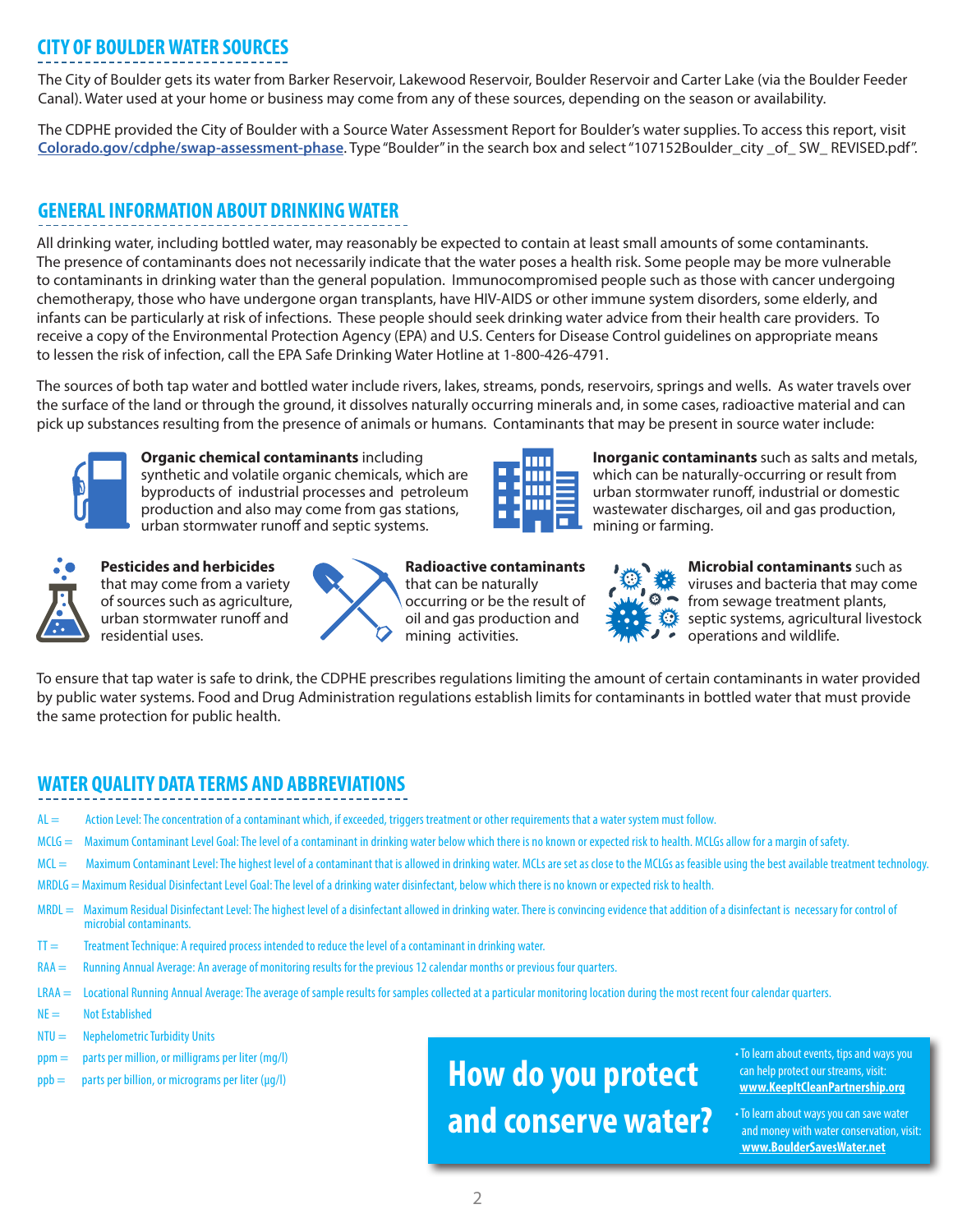## **WATER QUALITY DATA**

The City of Boulder routinely monitors for constituents in drinking water according to federal and state laws. The data presented in this report are the result of monitoring for the period of Jan. 1 to Dec. 31, 2017 or from the most recent testing done in accordance with regulations. The CDPHE does not require the City of Boulder to monitor all constituents each year because the concentrations of some constituents are not expected to vary significantly from year to year or because the City of Boulder's system is not considered vulnerable to that type of constituent. Therefore, some of the data, though representative, may be more than one year old.

#### **CONSTITUENTS DETECTED**

| Constituent                              | <b>Units</b>         | <b>MCL</b>                                                    | <b>MCLG</b>    | Result                                                                | <b>Violation</b><br>(Yes / No) | <b>Sample Date</b>                        | <b>Typical Source of Constituent</b>                                                                         |
|------------------------------------------|----------------------|---------------------------------------------------------------|----------------|-----------------------------------------------------------------------|--------------------------------|-------------------------------------------|--------------------------------------------------------------------------------------------------------------|
| <b>Barium</b>                            | ppm                  | $\overline{2}$<br>2                                           |                | 0.01 average<br>0.005 - 0.015 range                                   | No                             | 2017                                      | Discharge of drilling wastes; discharge from<br>metal refineries; erosion of natural deposits                |
| Chlorine                                 | ppm                  | $MRDLG = 4$<br>$MRDL = 4$                                     |                | 0.81 average<br>$0.06 - 1.24$ range                                   | No                             | At least 120 samples<br>per month in 2017 | Water additive used to control microbes                                                                      |
| Fluoride                                 | ppm                  | $\overline{4}$                                                | $\overline{4}$ | 0.62 average<br>0.22 - 1.30 range                                     | No                             | <b>Daily 2017</b>                         | Erosion of natural deposits; water additive<br>which promotes strong teeth                                   |
| Sodium<br>(not regulated)                | ppm                  | <b>NE</b>                                                     | NE             | 4.4 average<br>$2.6 - 6.2$ range                                      | $\mathsf{No}$                  | 2017                                      | Erosion of natural deposits                                                                                  |
| <b>Total Coliform</b><br><b>Bacteria</b> | Absent or<br>Present | No more than 5% of<br>at least 120 samples<br>can be positive | $\mathbf 0$    | 0.81% (1 sample) of 124 samples<br>were positive                      | No                             | May 2017                                  | Naturally present in the environment                                                                         |
| Constituent                              | <b>Units</b>         | <b>TT Requirement</b>                                         |                | Result                                                                | <b>Violation</b><br>(Yes / No) | <b>Sample Date</b>                        | <b>Typical Source of Constituent</b>                                                                         |
|                                          |                      |                                                               |                |                                                                       |                                |                                           |                                                                                                              |
|                                          | <b>NTU</b>           | Not to exceed 1 NTU for any single<br>measurement             |                | Highest single measurement: 0.27<br>$0.1 - 0.27$ range                | $\mathsf{No}$                  | <b>Daily 2017</b>                         |                                                                                                              |
| Turbidity                                | <b>NTU</b>           | At least 95% of month's samples<br>must be $\leq$ 0.3 NTU     |                | Lowest monthly percentage of<br>samples meeting TT standard: 100%     | No                             | Monthly 2017                              | Soil Runoff                                                                                                  |
| Chlorine                                 | ppm                  | At least 95% of month's samples<br>must be at least 0.2 ppm   |                | Lowest monthly percentage of<br>samples meeting TT standard:<br>98.4% | No                             | November 2017                             | Water additive used to control microbes                                                                      |
| Constituent                              | <b>Units</b>         | 90th<br>AL<br>Percentile                                      |                | Number of<br><b>Sites over AL</b>                                     | <b>Violation</b><br>(Yes / No) | <b>Sample Date</b>                        | <b>Typical Source of Constituent</b>                                                                         |
| Copper                                   | ppm                  | 1.3<br>0.205                                                  |                | 0                                                                     | No                             | 2017                                      | Corrosion of household plumbing systems;<br>erosion of natural deposits; leaching from<br>wood preservatives |

| Constituent                  | <b>Units</b> | <b>MCI</b> | <b>MCLG</b> | <b>Average</b> | <b>Range of All</b><br>Samples <sup>1</sup> | <b>Highest LRAA</b> | Violation**<br>(Yes/No) | Sample Date    | <b>Typical Source of Constituent</b>     |
|------------------------------|--------------|------------|-------------|----------------|---------------------------------------------|---------------------|-------------------------|----------------|------------------------------------------|
| <b>Haloacetic Acids</b>      | ppb          | 60         | NE          | 38.0           | $15.6 - 186$                                | 60.8                | Yes                     | Ouarterly 2017 | Byproduct of drinking water disinfection |
| <b>Total Trihalomethanes</b> | ppb          | 80         | NE          | 40.8           | $19.1 - 137$                                | 60.6                | N <sub>o</sub>          | Ouarterly 2017 | Byproduct of drinking water disinfection |

*\*\*Compliance based on LRAA*

#### **DISINFECTION BYPRODUCT PRECURSOR - Total Organic Carbon Removal Ratio**

| I Water Treatment Plant                        | Compliance Factor (minimum RAA) | RAA  | <b>Violation</b><br>(Yes / No) | Sample Date | <b>Typical Source of Constituent</b> |
|------------------------------------------------|---------------------------------|------|--------------------------------|-------------|--------------------------------------|
| <b>Betasso Water Treatment Plant</b>           | I.O                             | 1.34 | No                             | 2017        | Naturally present in the environment |
| <b>Boulder Reservoir Water Treatment Plant</b> | I.O                             | .37  | No                             | 2017        | Naturally present in the environment |